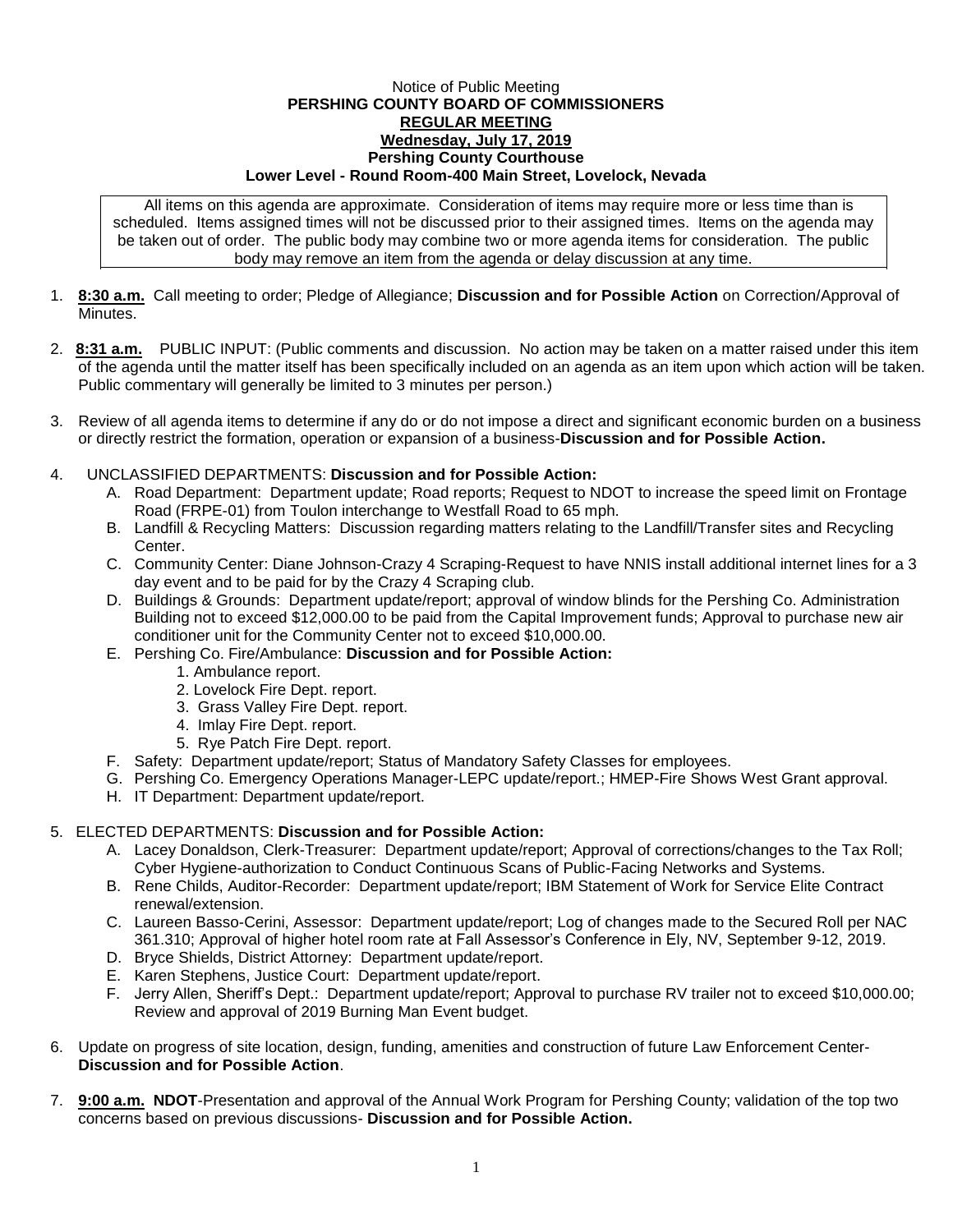- 8. Proclamations and Awards: **Discussion and for Possible Action**-(The Pershing County Board of Commissioners may make a Proclamation or present a service or other award on behalf of the County).
- 9. Grass Valley Advisory Board: Update on matters relating to the Grass Valley area.
- 10. Derby Field Airport: Update on matters relating to the Derby Field Airport; Discussion regarding creating a Contract with NNIS to install antenna/cameras on TV District Tower on Toulon Peak in order to provide better internet service for the Fuel Card Reader at Airport; Update on installation of sign to be placed at Airport- **Discussion and for Possible Action**.
- 11. **9:45 a.m.** Public Hearing on proposed Ordinance 336, amending Title 17 of the Pershing County Development Code, within Chapter 302, allowed uses, at Section 17.302.05-3, Table of Uses (Commercial use types) to allow a new use type titled "Winery" in the Low Density Rural, Medium Density Rural, Low Density Suburban, Agricultural-Mining-Recreation, General Rural, and Open Space, General Rural Non-Agricultural Regulatory Land Use District; within Chapter 304 (Use Classification System) at Section 17.304.30 (CC) to create a new use titled "Winery" that would allow wineries to be established in certain regulatory zones subject to a Special Use Permit and Applicable local and State Licenses-**Discussion and for Possible Action.**
- 12. **10:00 a.m.** PLANNING & BUILDING DEPARTMENT/IMLAY WATER SYSTEM MATTERS: Update on matters relating to the department; Approval to implement an Alternative Work Schedule proposal for the Planning & Building Department employees pursuant to Article 10 of the Pershing County Employees Contract and Chapter 5.3.2 of the Pershing County Personnel Rules.
- 13. Board Appointments: Board of Equalization; Cemetery Board; Museum Board- **Discussion and for Possible Action**.
- 14. Kristoffer Fischer-Enterprise Fleet Management-review proposal to provide vehicle fleet management services for Pershing County and discussion which funds will pay for vehicles-Option Tax; Discussion regarding possible amendment to Option Tax Resolution to provide funding for the down payment and lease of additional vehicles for Law Enforcement- **Discussion and for Possible Action**.
- 15. Update on the Pershing County Economic Development and Conservation Act- **Discussion and for Possible Action.**
- 16. **Bureau of Land Management**-Winnemucca Office-Update on matters relating to Pershing County.
- 17. Litigation Meeting.
- 18. Report from Legal Counsel.
- 19. Report from Administrative Assistant-County Commissioner's Office; HR Rep.; Approval of Reclassification to Range 13 for P. Dickerman; S.Thornhill; D. Poffenroth; G. Reed Jr.; P. Pascual; A. Paredes; R. Nicholson; J. Bohan; P. Fles as per Pershing County Law Enforcement Salary Schedule change- **Discussion and for Possible Action.**
- 20. Items for future agendas- **Discussion and for Possible Action.**
- 21. Correspondence.
- 22. Matters of the Board for Discussion.

Board Member reports. Board Liaison reports. (Nevada Works, Safety, Hospital Board, Emergency Management, Cemetery, Recreation Board, WNDD, Pe. Co. Economic Dev./ , Community Center, Airport Advisory Board; Museum Advisory Board, Library Board, Senior Center Advisory Board, Central Nevada Water Authority, Planning Board, Broadband Advisory Board, 911 Committee, Solid Waste Management Recycling Advisory Board, Pe. Co. Volunteer Advisory Board, T. V. Board, Frontier Coalition, Humboldt River Water Basin Authority.)

- 23. PUBLIC INPUT: (Public comments and discussion. No action may be taken on a matter raised under this item of the agenda until the matter itself has been specifically included on an agenda as an item upon which action will be taken. Public commentary will generally be limited to 3 minutes per person.)
- 24. Approval of Vouchers-**Discussion and for Possible Action**.
- 25. **1:30 p.m.** Workshop regarding placement of Business License department; Approval to move the Business License Department to the Planning & Building Department or leave within the Sheriff's Department- **Discussion and for Possible Action**.